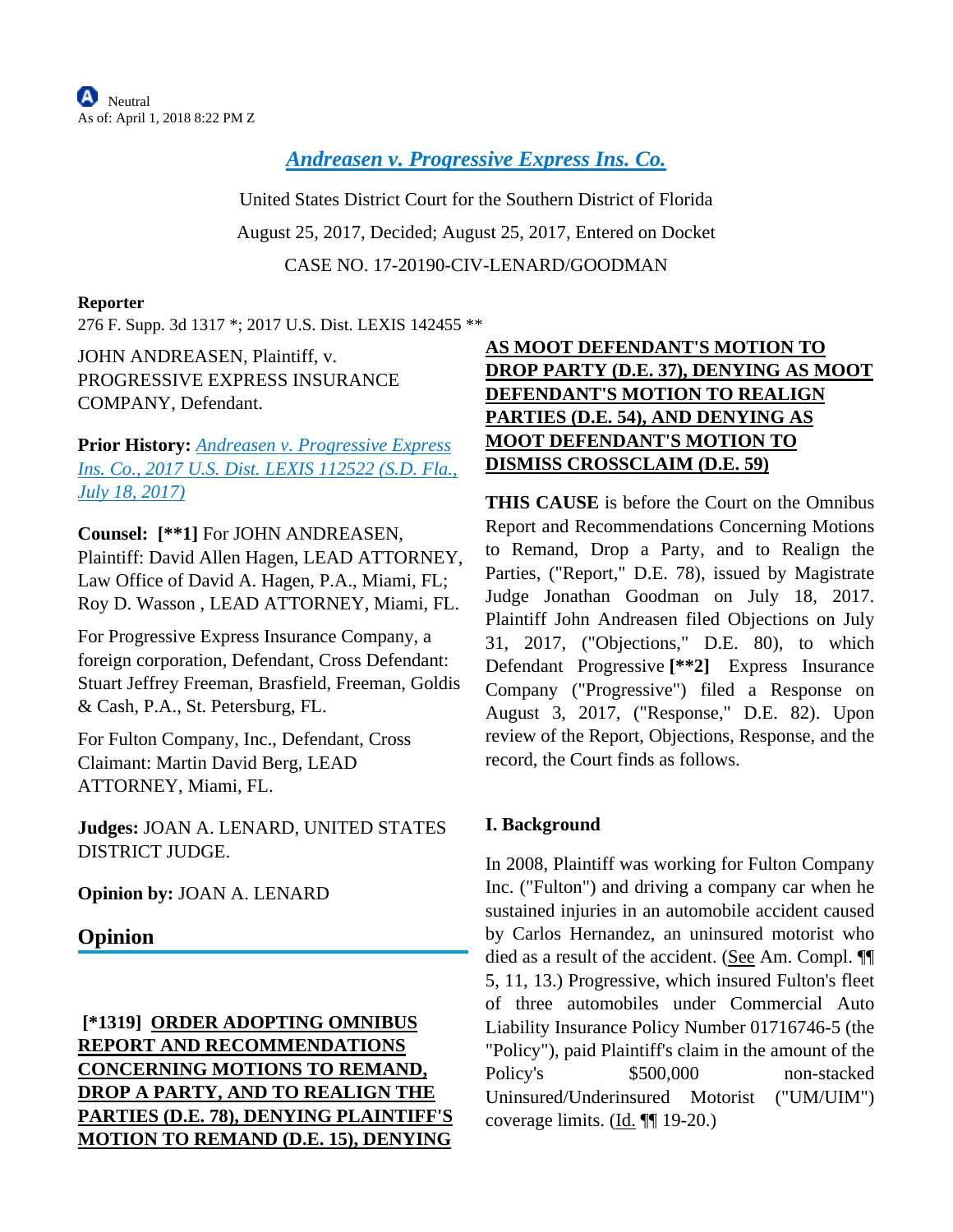On December 20, 2016, Plaintiff instituted this lawsuit, filing a six-count complaint in state court against Progressive and Annette Hernandez ("Hernandez"), as the Personal Representative of the Estate of Carlos Hernandez. (D.E. 1-1 at 5.) The original complaint alleges a single count of negligence against Hernandez and the following claims against Progressive: (1) breach of uninsured motorist coverage contract; (2) declaratory judgment—policy **[\*\*3]** construction; (3) reformation of policy; (4) bad faith handling of an insurance claim; and (5) coverage by estoppel. (See id. at 5-21.) Plaintiff claims that Progressive must stack coverage for all three vehicles listed under the Policy and, therefore, he is entitled to additional coverage.<sup>1</sup>

 **[\*1320]** On January 17, 2017, Progressive—a foreign corporation with its principal place of business in Ohio, (see id. at  $6 \nparallel 4$ )—removed the case to this Court pursuant to *28 U.S.C. §§ 1332* and *1441* on the basis of diversity jurisdiction. (D.E. 1.) Although the original Complaint alleges that Hernandez is a resident of Florida, (D.E. 1-1 at 5 ¶ 2), Progressive's Notice of Removal indicates that Hernandez had not yet been served with process and, in any event, Plaintiff fraudulently joined Hernandez. (D.E. 1 at 7 ¶ 4.) Also on January 17, 2017, Progressive filed a Motion to Dismiss the Complaint for Failure to State a Claim. (D.E. 6.)

On January 31, 2017, Plaintiff filed an Amended Complaint as a matter of right under *[Federal Rule](https://advance.lexis.com/api/document?collection=statutes-legislation&id=urn:contentItem:5GYC-1WP1-6N19-F103-00000-00&context=)  [of Civil Procedure 15\(a\)\(1\)\(B\)](https://advance.lexis.com/api/document?collection=statutes-legislation&id=urn:contentItem:5GYC-1WP1-6N19-F103-00000-00&context=)*, asserting the following: (1) Count I: Breach of Insured Motorist Coverage Contract as to Progressive; (2) Count II: Declaratory Judgment Action—Policy Construction; (3) Count III: Reformation of Policy; (4) Count IV: Bad Faith Handling **[\*\*4]** of an Insurance Claim; and (5) Coverage by Estoppel. (D.E. 13.) The Amended Complaint names Progressive and, for the first time, Fulton, as the party Defendants; Hernandez is not named in the Amended Complaint. (See id.) The Amended Complaint alleges that Fulton is a Florida Corporation. (Id. ¶ 5.)

On February 1, 2017, Plaintiff filed a Motion to Remand, arguing that the addition of Fulton to the case destroyed diversity. (D.E. 15.) Progressive responded to the Motion to Remand, arguing that Fulton's addition constitutes fraudulent joinder and that Fulton is not a necessary party. (D.E. 19.)

On March 3, 2017, Progressive filed a Motion to Drop Party, arguing that the Court should drop Fulton as a party under *[Federal Rule of Civil](https://advance.lexis.com/api/document?collection=statutes-legislation&id=urn:contentItem:5GYC-2101-FG36-137J-00000-00&context=)  [Procedure 21](https://advance.lexis.com/api/document?collection=statutes-legislation&id=urn:contentItem:5GYC-2101-FG36-137J-00000-00&context=)*. 2 (D.E. 37.) Plaintiff responded to the Motion to Drop Party, arguing that *[Rule 21](https://advance.lexis.com/api/document?collection=statutes-legislation&id=urn:contentItem:5GYC-2101-FG36-137J-00000-00&context=)* does not provide a mechanism for a co-defendant to request the dropping of another defendant. (D.E. 43.)

On April 7, 2017, Fulton filed an Answer to Plaintiff's Amended Complaint and a Crossclaim against Progressive. (D.E. 53.)

On April 10, 2017, Progressive filed a Motion to Realign the Parties, arguing that Fulton's Answer to Plaintiff's Amended Complaint and Crossclaim against Progressive illustrate that **[\*\*5]** Plaintiff and Fulton share the same interests in this case and, therefore, should be aligned together. (D.E. 54.) Plaintiff responded to the Motion to Realign Parties, arguing that although Plaintiff and Fulton "may have a 'common enemy' and are seeking the same relief against Defendant Progressive, that does not change the adversarial position between

<sup>1</sup>"Stacking is a judicial creation, based on the common sense notion that an insured should be entitled to get what is paid for. Thus, if the insured pays separate premiums for uninsured motorist protection on separate vehicles, the insured should get the benefit of coverage for each individual premium paid." *[United Servs. Auto. Ass'n v. Roth,](https://advance.lexis.com/api/document?collection=cases&id=urn:contentItem:3XVH-BFJ0-0039-4227-00000-00&context=)  [744 So. 2d 1227, 1229 \(Fla. Dist. Ct. App. 1999\)](https://advance.lexis.com/api/document?collection=cases&id=urn:contentItem:3XVH-BFJ0-0039-4227-00000-00&context=)*. Under Florida insurance law, an anti-stacking provision in an auto insurance policy is valid only if it satisfies the statutory requirements of "notice to the insured, knowing acceptance by the insured, and filing of revised premium rates[.]" *[Rando v. GEICO, 556 F.3d 1173, 1180 \(11th Cir.](https://advance.lexis.com/api/document?collection=cases&id=urn:contentItem:4VJ1-36V0-TXFX-G20P-00000-00&context=)  [2009\)](https://advance.lexis.com/api/document?collection=cases&id=urn:contentItem:4VJ1-36V0-TXFX-G20P-00000-00&context=)*.

<sup>2</sup>*[Rule 21](https://advance.lexis.com/api/document?collection=statutes-legislation&id=urn:contentItem:5GYC-2101-FG36-137J-00000-00&context=)* provides, in relevant part: "On motion or on its own, the court may at any time, on just terms, add or drop a party."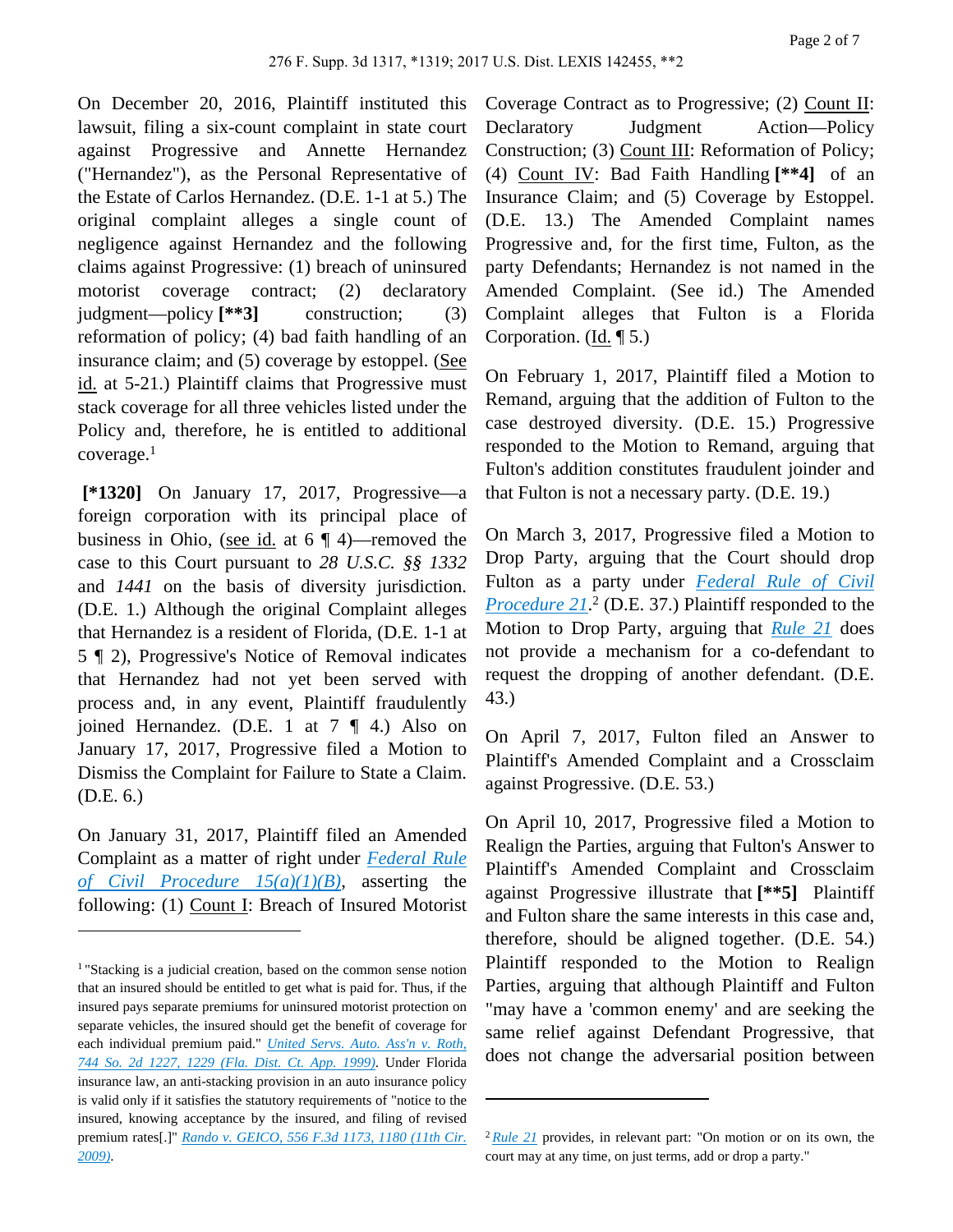[Plaintiff] and Fulton and transforms [sic] Fulton into a co-plaintiff." (D.E. 58 at 4.)

On April 25, 2017, Progressive filed a Motion to Dismiss Fulton's Crossclaim for failure to state a claim upon which relief can be granted. (D.E. 59.)

On May 15, 2017, the Court referred to Judge Goodman (1) Plaintiff's Motion to Remand, (2) Progressive's Motion to Drop Party, and (3) Progressive's Motion to **[\*1321]** Realign Parties (as well as some related matters). (D.E. 66.)

#### **II. Report and Recommendations**

On July 18, 2017, Judge Goodman issued his Omnibus Report and Recommendations. (D.E. 78.) At the outset, Judge Goodman found that Plaintiff added Fulton as a non-diverse Defendant to destroy this Court's subject-matter jurisdiction over this case. (Id. at 2.) However, he found that the fraudulent joinder doctrine did not apply to the joinder of a non-diverse party **[\*\*6]** after removal. (Id. at 6 (citing *[Pacheco de Perez v. AT & T Co.,](https://advance.lexis.com/api/document?collection=cases&id=urn:contentItem:3SP2-86X0-0038-X28N-00000-00&context=)  [139 F.3d 1368, 1380 \(11th Cir. 1998\)](https://advance.lexis.com/api/document?collection=cases&id=urn:contentItem:3SP2-86X0-0038-X28N-00000-00&context=)* ("The determination of whether a resident defendant has been fraudulently joined must be based upon the plaintiff's pleadings at the time of removal[.]"); *[Ibis](https://advance.lexis.com/api/document?collection=cases&id=urn:contentItem:53DB-76P1-JCNB-91CV-00000-00&context=)  [Villas at Miami Gardens Condo. Ass'n, Inc. v.](https://advance.lexis.com/api/document?collection=cases&id=urn:contentItem:53DB-76P1-JCNB-91CV-00000-00&context=)  [Aspen Specialty Ins. Co., 799 F. Supp. 2d 1333,](https://advance.lexis.com/api/document?collection=cases&id=urn:contentItem:53DB-76P1-JCNB-91CV-00000-00&context=)  [1337 n.1 \(S.D. Fla. 2011\)](https://advance.lexis.com/api/document?collection=cases&id=urn:contentItem:53DB-76P1-JCNB-91CV-00000-00&context=)* ("The fraudulent joinder doctrine . . . is not the applicable standard on the joinder of a non-diverse defendant after removal.").) Thus, the issue underlying the Parties' motions is whether a plaintiff is able to join a nondiverse party after removal without the Court's involvement. (Id.)

The heart of the issue is the interplay between *28 U.S.C. § 1447(e)* and *[Federal Rule of Civil](https://advance.lexis.com/api/document?collection=statutes-legislation&id=urn:contentItem:5GYC-1WP1-6N19-F103-00000-00&context=)  [Procedure 15\(a\)\(1\)](https://advance.lexis.com/api/document?collection=statutes-legislation&id=urn:contentItem:5GYC-1WP1-6N19-F103-00000-00&context=)*. (Id. at 7.) *Section 1447(e)* provides that "[i]f after removal the plaintiff seeks to join additional defendants whose joinder would destroy subject matter jurisdiction, the court may deny joinder, or permit joinder and remand the action to the State court." Judge Goodman

explained that *Section 1447(e)* is designed "to avoid a plaintiff's gamesmanship of divesting the court of subject-matter jurisdiction by giving the Court discretion to deny joinder if the added defendant would destroy diversity." (Report at 7.)

However, *[Rule 15\(a\)\(1\)\(B\)](https://advance.lexis.com/api/document?collection=statutes-legislation&id=urn:contentItem:5GYC-1WP1-6N19-F103-00000-00&context=)* appears to provide a loophole where plaintiffs can avoid judicial approval of non-diverse party joinder and force remand. That Rule permits a plaintiff to amend his pleading once as a matter **[\*\*7]** of course—that is, without leave of the Court—within 21 days after the defendant serves a responsive pleading under *[Rule 12\(b\)](https://advance.lexis.com/api/document?collection=statutes-legislation&id=urn:contentItem:5GYC-1WP1-6N19-F0YW-00000-00&context=)*, *[\(e\)](https://advance.lexis.com/api/document?collection=statutes-legislation&id=urn:contentItem:5GYC-1WP1-6N19-F0YW-00000-00&context=)*, or *[\(f\)](https://advance.lexis.com/api/document?collection=statutes-legislation&id=urn:contentItem:5GYC-1WP1-6N19-F0YW-00000-00&context=)*. Here, Plaintiff added Fulton as a party defendant pursuant to *[Rule 15\(a\)\(1\)\(B\)](https://advance.lexis.com/api/document?collection=statutes-legislation&id=urn:contentItem:5GYC-1WP1-6N19-F103-00000-00&context=)* and, in doing so, added a non-diverse defendant without first giving the Court an opportunity to approve or deny joinder at the time the amendment was made. "Thus," as Judge Goodman opined, "we are left with a situation where the fraudulent joinder doctrine and *§ 1447(e)* do not apply and *[Rule](https://advance.lexis.com/api/document?collection=statutes-legislation&id=urn:contentItem:5GYC-1WP1-6N19-F103-00000-00&context=)*   $15(a)(1)$  opens the door for plaintiffs post-removal to divest the court of subject-matter jurisdiction by adding a non-diverse defendant as a matter of course. **This result is untenable**." (Report at 7-8.)

Judge Goodman noted that the Eleventh Circuit "has not decided whether *[Rule 15\(a\)](https://advance.lexis.com/api/document?collection=statutes-legislation&id=urn:contentItem:5GYC-1WP1-6N19-F103-00000-00&context=)* permits plaintiffs to add non-diverse parties as a matter of course after removal," but considered "the persuasive authority of other jurisdictions that conclude that it does not." (Id. at 8 (citing *[Mayes v.](https://advance.lexis.com/api/document?collection=cases&id=urn:contentItem:3Y1C-PGP0-0038-X3J8-00000-00&context=)  [Rapoport, 198 F.3d 457, 462 n.11 \(4th Cir. 1999\)](https://advance.lexis.com/api/document?collection=cases&id=urn:contentItem:3Y1C-PGP0-0038-X3J8-00000-00&context=)* ("[A] district court has the authority to reject a postremoval joinder that implicates *28 U.S.C. § 1447(e)*, even if the joinder was without leave of court.") (internal citations omitted); *[Manera v.](https://advance.lexis.com/api/document?collection=cases&id=urn:contentItem:5MJW-BS31-F04D-1188-00000-00&context=)  [Michelin N. Am., Inc., No. 6:15-CV-721-ORL-](https://advance.lexis.com/api/document?collection=cases&id=urn:contentItem:5MJW-BS31-F04D-1188-00000-00&context=)[22TBS, 2015 U.S. Dist. LEXIS 183879, 2015 WL](https://advance.lexis.com/api/document?collection=cases&id=urn:contentItem:5MJW-BS31-F04D-1188-00000-00&context=)  [12850564, at \\*1-2 \(M.D. Fla. July 2, 2015\)](https://advance.lexis.com/api/document?collection=cases&id=urn:contentItem:5MJW-BS31-F04D-1188-00000-00&context=)* (applying Section "*1447(e)* when determining **[\*\*8]** whether to permit a postremoval joinder, regardless of the liberal joinder rules[.]*"*); *[Ascension Enters. Inc. v. Allied Signal,](https://advance.lexis.com/api/document?collection=cases&id=urn:contentItem:3S2H-WPS0-00B1-F3W3-00000-00&context=)  [Inc., 969 F. Supp. 359, 360 \(M.D. La. 1997\)](https://advance.lexis.com/api/document?collection=cases&id=urn:contentItem:3S2H-WPS0-00B1-F3W3-00000-00&context=)* ("[A] party may not employ *[Rule 15\(a\)](https://advance.lexis.com/api/document?collection=statutes-legislation&id=urn:contentItem:5GYC-1WP1-6N19-F103-00000-00&context=)* to interpose an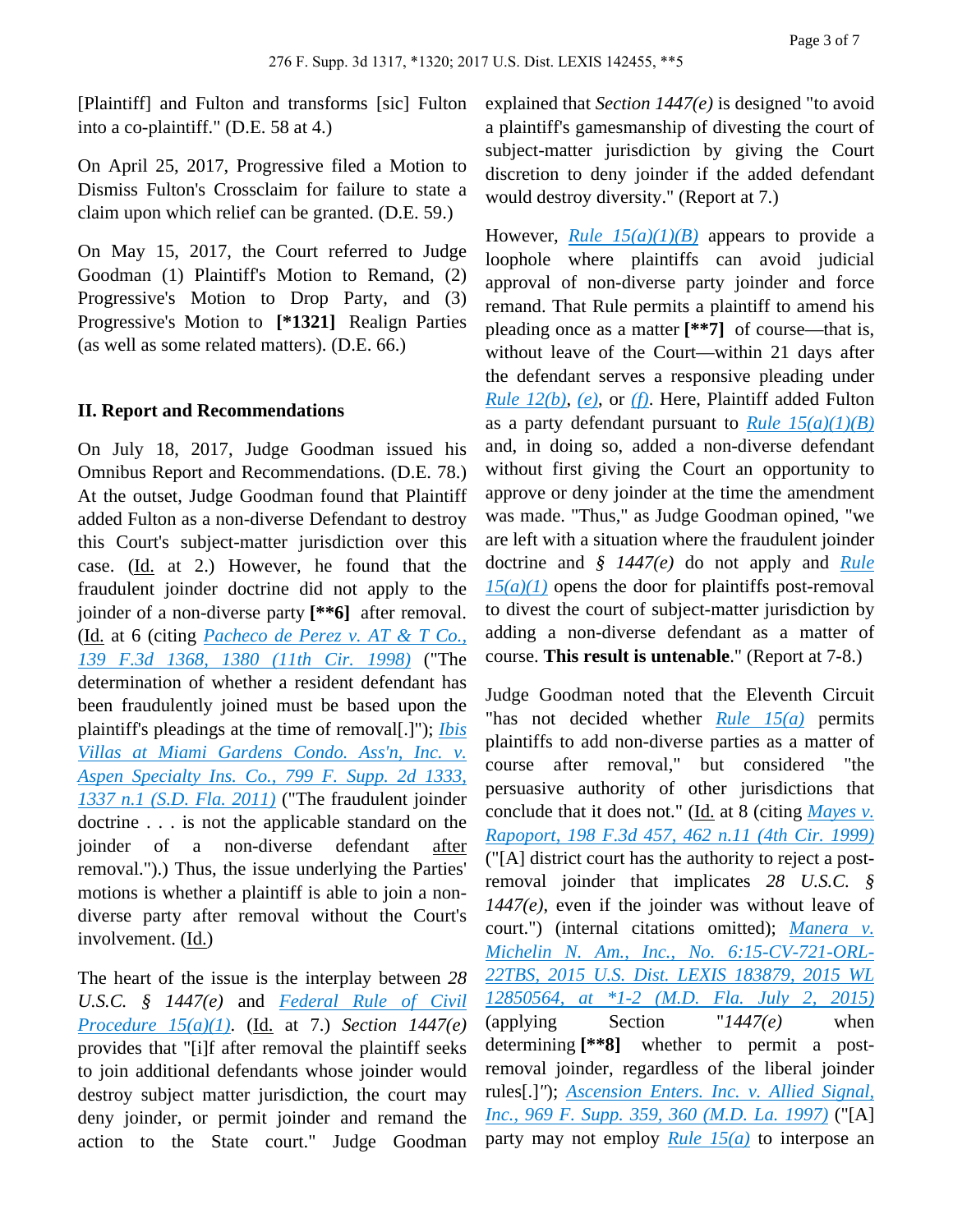amendment that would deprive the district court of jurisdiction over a removed action. Thus, *§ 1447(e)* trumps *[Rule 15\(a\)](https://advance.lexis.com/api/document?collection=statutes-legislation&id=urn:contentItem:5GYC-1WP1-6N19-F103-00000-00&context=)*.") (internal quotation marks omitted); *[Lyster v. First Nationwide Bank Fin.](https://advance.lexis.com/api/document?collection=cases&id=urn:contentItem:3S4N-M930-001T-6332-00000-00&context=)  [Corp., 829 F. Supp. 1163, 1165 \(N.D. Cal. 1993\)](https://advance.lexis.com/api/document?collection=cases&id=urn:contentItem:3S4N-M930-001T-6332-00000-00&context=)* ("[T]he first **[\*1322]** amended complaint may not be used to defeat the removal of plaintiff's case to federal court."). Thus, Judge Goodman found that the Court must apply *Section 1447(e)* to determine whether to deny joinder or, alternatively, permit joinder and remand to state court. (Id. at 9.)

In analyzing the considerations relevant to this inquiry, see *[Small v. Ford Motor Co., 923 F. Supp.](https://advance.lexis.com/api/document?collection=cases&id=urn:contentItem:57RS-CSK1-F04D-110S-00000-00&context=)  [2d 1354, 1357 \(S.D. Fla. 2013\)](https://advance.lexis.com/api/document?collection=cases&id=urn:contentItem:57RS-CSK1-F04D-110S-00000-00&context=)* (citing *[Hensgens v.](https://advance.lexis.com/api/document?collection=cases&id=urn:contentItem:3S4X-46V0-001B-K2V5-00000-00&context=)  [Deere & Co., 833 F.2d 1179, 1182 \(5th Cir. 1987\)](https://advance.lexis.com/api/document?collection=cases&id=urn:contentItem:3S4X-46V0-001B-K2V5-00000-00&context=)*, Judge Goodman found that: (1) "Plaintiff's behavior strongly suggests that his real agenda is to include an additional defendant merely to defeat diversity jurisdiction and to get this case back to state court[,]" (id. at 11); (2) "Plaintiff's behavior in seeking the amendment [was] dilatory because Plaintiff was clearly aware of Fulton's alleged involvement not just at the inception of the case but as early as  $2008$ [,]" (id. at 12); (3) "Plaintiff has not demonstrated that he would be significantly injured if the amendment is not allowed[,]" (id. at 18); and (4) the balance of the equities weigh against remand, **[\*\*9]** (id. at 19). Accordingly, Judge Goodman recommends denying Plaintiff's Motion to Remand. (Id. at 20.)

With respect to Progressive's Motion to Drop Fulton as a Defendant, Judge Goodman rejected Plaintiff's argument that *[Rule 21](https://advance.lexis.com/api/document?collection=statutes-legislation&id=urn:contentItem:5GYC-2101-FG36-137J-00000-00&context=)* does not provide a mechanism for a co-defendant to request the dropping of another defendant, and cited cases that had granted such relief. (Id. at 21 (citing *[DIRECTV,](https://advance.lexis.com/api/document?collection=cases&id=urn:contentItem:4C2J-JGP0-0038-Y406-00000-00&context=)  [Inc. v. Kitzmiller, No. Civ.A. 03-3296, 2004 U.S.](https://advance.lexis.com/api/document?collection=cases&id=urn:contentItem:4C2J-JGP0-0038-Y406-00000-00&context=)  [Dist. LEXIS 5263, 2004 WL 834703, at \\*1 \(E.D.](https://advance.lexis.com/api/document?collection=cases&id=urn:contentItem:4C2J-JGP0-0038-Y406-00000-00&context=)  [Pa. Mar. 31, 2004\)](https://advance.lexis.com/api/document?collection=cases&id=urn:contentItem:4C2J-JGP0-0038-Y406-00000-00&context=)*; *[Blaske v. Burger King Corp.,](https://advance.lexis.com/api/document?collection=cases&id=urn:contentItem:3S4N-9SM0-001T-70MV-00000-00&context=)  [Civ. No. 4-91-243, 1991 U.S. Dist. LEXIS 16414,](https://advance.lexis.com/api/document?collection=cases&id=urn:contentItem:3S4N-9SM0-001T-70MV-00000-00&context=)  [1991 WL 238998, at \\*2 \(D. Minn. Oct. 9, 1991\)](https://advance.lexis.com/api/document?collection=cases&id=urn:contentItem:3S4N-9SM0-001T-70MV-00000-00&context=)*; *[Nash v. Hall, 436 F. Supp. 633, 635 \(W.D. Okla.](https://advance.lexis.com/api/document?collection=cases&id=urn:contentItem:3S4N-TNP0-0054-71GF-00000-00&context=)  [1977\)\)](https://advance.lexis.com/api/document?collection=cases&id=urn:contentItem:3S4N-TNP0-0054-71GF-00000-00&context=)*.) Accordingly, Judge Goodman recommends granting Progressive's Motion to Drop Party, and denying as moot Progressive's Motion to Realign Parties.<sup>3</sup> (Id. at 22.)

#### **III. Objections**

On July 31, 2017, Plaintiff filed Objections to Judge Goodman's Report. (D.E. 80.) First, Plaintiff objects to Judge Goodman's recommendation to deny the Motion to Remand, arguing that the Court lacks discretion to deny Fulton's joinder under *Section 1447(e)*. (Obj. at 2-4.) Second, Plaintiff objects to Judge Goodman's recommendation to grant Progressive's Motion to Drop Party, arguing that Fulton was properly joined and, therefore, the Court lacks subject matter jurisdiction over this matter and must remand. (Id. at 4-5.) He further argues that even if this Court has subject matter jurisdiction, Fulton is a necessary party to the reformation **[\*\*10]** of policy claim. (Id. at 5-7.) Judge Goodman did not consider this latter argument because Plaintiff failed to include it in his Response to Progressive's Motion to Drop Party. (See Report at 20-21.)

#### **IV. Legal Standard**

Upon receipt of the Magistrate Judge's Report and the Parties' Objections, the Court must "make a de novo determination of those portions of the report or specified proposed findings or recommendations to which objection is made." *28 U.S.C. § 636(b)(1)*; accord *[Fed. R. Civ. P. 72\(b\)\(3\)](https://advance.lexis.com/api/document?collection=statutes-legislation&id=urn:contentItem:5GYC-25Y1-FG36-104X-00000-00&context=)*. The court must conduct a de novo review of any part of the Report that has been "properly objected to." *[Fed. R. Civ. P.](https://advance.lexis.com/api/document?collection=statutes-legislation&id=urn:contentItem:5GYC-25Y1-FG36-104X-00000-00&context=)  [72\(b\)\(3\)](https://advance.lexis.com/api/document?collection=statutes-legislation&id=urn:contentItem:5GYC-25Y1-FG36-104X-00000-00&context=)*; see *28 U.S.C. § 636(b)(1)* (providing that the district court "shall **[\*1323]** make a de novo determination of those portions of the  $[R \& R]$  to which objection is made"). "Parties filing objections to a magistrate's report and

<sup>&</sup>lt;sup>3</sup>The Court deems Judge Goodman's recommendation to grant Progressive's Motion to Drop Party as an alternative to his recommendation to deny Fulton's joinder, because if the Court denies Fulton's joinder under *Section 1447(e)* then there will be no party to drop from the case under *[Rule 21](https://advance.lexis.com/api/document?collection=statutes-legislation&id=urn:contentItem:5GYC-2101-FG36-137J-00000-00&context=)*.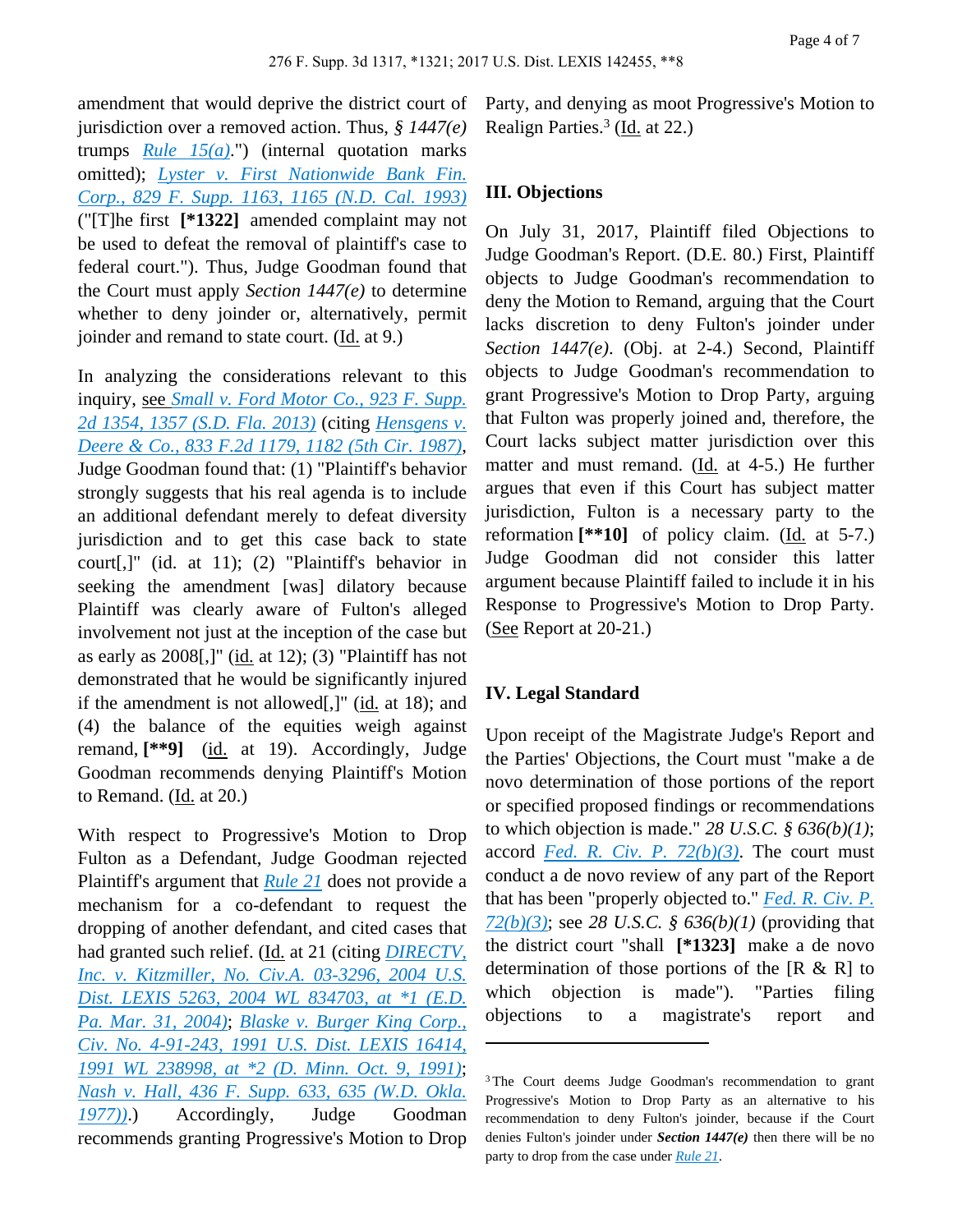recommendation must specifically identify those findings objected to. Frivolous, conclusive, or general objections need not be considered by the district court." *[Marsden v. Moore, 847 F.2d 1536,](https://advance.lexis.com/api/document?collection=cases&id=urn:contentItem:3S4X-0BK0-001B-K189-00000-00&context=)  [1548 \(11th Cir. 1988\)](https://advance.lexis.com/api/document?collection=cases&id=urn:contentItem:3S4X-0BK0-001B-K189-00000-00&context=)*. The Court "may accept, reject, or modify, in whole or in part, the findings or recommendations made by the magistrate judge." *28 U.S.C. § 636(b)(1)*. Portions of the Report that are not properly objected to will be evaluated for clear error. See *[Macort v. Prem, Inc.,](https://advance.lexis.com/api/document?collection=cases&id=urn:contentItem:4MG8-5JT0-0038-X08M-00000-00&context=)  [208 F. App'x 781, 784 \(11th Cir. 2006\)](https://advance.lexis.com/api/document?collection=cases&id=urn:contentItem:4MG8-5JT0-0038-X08M-00000-00&context=)*; *[Cuevas on](https://advance.lexis.com/api/document?collection=cases&id=urn:contentItem:3T52-GCP0-0038-Y198-00000-00&context=)  [Behalf of Juarbe v. Callahan, 11 F. Supp. 2d 1340,](https://advance.lexis.com/api/document?collection=cases&id=urn:contentItem:3T52-GCP0-0038-Y198-00000-00&context=)  [1342 \(M.D. Fla. 1998\)](https://advance.lexis.com/api/document?collection=cases&id=urn:contentItem:3T52-GCP0-0038-Y198-00000-00&context=)*.

#### **V. Discussion**

Judge Goodman recommends denying Fulton's joinder **[\*\*11]** pursuant to *28 U.S.C. § 1447(e)*, or, alternatively, dropping Fulton as a party pursuant to *[Federal Rule of Civil Procedure 21](https://advance.lexis.com/api/document?collection=statutes-legislation&id=urn:contentItem:5GYC-2101-FG36-137J-00000-00&context=)*. (Report at 20- 22.) Plaintiff objects, arguing that the Court lacks discretion to deny Fulton's joinder under *Section 1447(e)*. (Obj. at 2-4.) He further argues that because the Court cannot deny Fulton's joinder, it lacks jurisdiction to drop Fulton as a party and must remand this case to state Court; and even if the Court has jurisdiction, it should not drop Fulton as a party because Fulton is a necessary party to the reformation of policy claim. (Id. at 5-7.)

First, Plaintiff objects to Judge Goodman's recommendation that the Court deny Fulton's joinder under *28 U.S.C. § 1447(e)*, arguing that "this Court should follow the weight of authority holding that a district court lacks the discretion to deny joinder of a Defendant as a matter of right by way of an amendment to the complaint filed timely before a responsive pleading under *[Rule 15\(a\)\(1\)](https://advance.lexis.com/api/document?collection=statutes-legislation&id=urn:contentItem:5GYC-1WP1-6N19-F103-00000-00&context=)*." (Obj. at 2.)

Frankly, Plaintiff's argument is perplexing considering the overwhelming weight of authority holds the exact opposite. In fact, the only case he cites in support of his argument—which is actually a magistrate judge's report and recommendation explicitly acknowledges its outlier status, stating:

"Given the weight of contrary authority **[\*\*12]** on the issue raised by this motion, I feel akin to the lone salmon swimming upstream against a raging current." *[Buffalo State Alumni Ass'n v. Cincinnati](https://advance.lexis.com/api/document?collection=cases&id=urn:contentItem:5NGC-JH21-F04F-00XH-00000-00&context=)  [Ins. Co., 14-CV-00383-RJA-JJM, 251 F. Supp. 3d](https://advance.lexis.com/api/document?collection=cases&id=urn:contentItem:5NGC-JH21-F04F-00XH-00000-00&context=)  [566, 2014 U.S. Dist. LEXIS 196568, at \\*15](https://advance.lexis.com/api/document?collection=cases&id=urn:contentItem:5NGC-JH21-F04F-00XH-00000-00&context=)  [\(W.D.N.Y. Nov. 4, 2014\)](https://advance.lexis.com/api/document?collection=cases&id=urn:contentItem:5NGC-JH21-F04F-00XH-00000-00&context=)* (internal quotation marks and citation omitted). In fact, a few months before the magistrate judge issued his R&R in Buffalo State, the Chief Judge of the same district, agreeing with "'every federal court that has considered the issue,'" concluded that "'the discretionary decision called for by  $\frac{6}{5}$  1447(e) is appropriate even when plaintiff has amended as a matter of course under *[Rule 15\(a\)](https://advance.lexis.com/api/document?collection=statutes-legislation&id=urn:contentItem:5GYC-1WP1-6N19-F103-00000-00&context=)*.'" *[Masters v. Erie Ins. Co., 13-CV-694S,](https://advance.lexis.com/api/document?collection=cases&id=urn:contentItem:5BHG-FRY1-F04F-02Y3-00000-00&context=)  [2014 U.S. Dist. LEXIS 19037, at \\*4 \(W.D.N.Y. Feb.](https://advance.lexis.com/api/document?collection=cases&id=urn:contentItem:5BHG-FRY1-F04F-02Y3-00000-00&context=)  [13, 2014\)](https://advance.lexis.com/api/document?collection=cases&id=urn:contentItem:5BHG-FRY1-F04F-02Y3-00000-00&context=)* (quoting *McGee v. State Farm Mut. Auto. Ins. Co., 684 F. Supp. 2d 258, 261 (E.D.N.Y. 2009)* (collecting cases)).

After de novo review, the Court finds that Judge Goodman correctly concluded that the Court retains discretion under *Section 1447(e)* to decide whether joinder of a non-diverse defendant is appropriate, even when the plaintiff has joined the non-diverse defendant by amending the complaint as a matter of right under *[Rule 15\(a\)](https://advance.lexis.com/api/document?collection=statutes-legislation&id=urn:contentItem:5GYC-1WP1-6N19-F103-00000-00&context=)*. See *[Mayes, 198 F.3d at 462](https://advance.lexis.com/api/document?collection=cases&id=urn:contentItem:3Y1C-PGP0-0038-X3J8-00000-00&context=)  [n.11](https://advance.lexis.com/api/document?collection=cases&id=urn:contentItem:3Y1C-PGP0-0038-X3J8-00000-00&context=)*; *Dillard v. Albertsons, Inc., 226 F.3d 642, 2000 WL 1029031, at \*1 (5th Cir. 2000)* (unpublished table decision); *[Masters, 2014 U.S.](https://advance.lexis.com/api/document?collection=cases&id=urn:contentItem:5BHG-FRY1-F04F-02Y3-00000-00&context=)  [Dist. LEXIS 19037, at \\*4](https://advance.lexis.com/api/document?collection=cases&id=urn:contentItem:5BHG-FRY1-F04F-02Y3-00000-00&context=)*; *[Manera, 2015 U.S. Dist.](https://advance.lexis.com/api/document?collection=cases&id=urn:contentItem:5MJW-BS31-F04D-1188-00000-00&context=)  [LEXIS 183879, 2015 WL 12850564, at \\*1-2](https://advance.lexis.com/api/document?collection=cases&id=urn:contentItem:5MJW-BS31-F04D-1188-00000-00&context=)*; *McGee, 684 F. Supp. 2d at 261*; **[\*1324]** *[Moncion](https://advance.lexis.com/api/document?collection=cases&id=urn:contentItem:47GJ-64X0-0038-Y1KJ-00000-00&context=)  [v. Infra-Metals Corp., 01 Civ. 11389 \(RLE\), 2002](https://advance.lexis.com/api/document?collection=cases&id=urn:contentItem:47GJ-64X0-0038-Y1KJ-00000-00&context=)  [U.S. Dist. LEXIS 24192, at \\*5 \(S.D.N.Y. Dec. 18,](https://advance.lexis.com/api/document?collection=cases&id=urn:contentItem:47GJ-64X0-0038-Y1KJ-00000-00&context=)  [2002\)](https://advance.lexis.com/api/document?collection=cases&id=urn:contentItem:47GJ-64X0-0038-Y1KJ-00000-00&context=)*; *[Bevels v. Am. States Ins. Co., 100 F. Supp.](https://advance.lexis.com/api/document?collection=cases&id=urn:contentItem:40M4-RV00-0038-Y0SW-00000-00&context=)  [2d 1309, 1312-13 \(M.D. Ala. 2000\)](https://advance.lexis.com/api/document?collection=cases&id=urn:contentItem:40M4-RV00-0038-Y0SW-00000-00&context=)*; *[Ascension](https://advance.lexis.com/api/document?collection=cases&id=urn:contentItem:3S2H-WPS0-00B1-F3W3-00000-00&context=)  [Enters., 969 F. Supp. at 360](https://advance.lexis.com/api/document?collection=cases&id=urn:contentItem:3S2H-WPS0-00B1-F3W3-00000-00&context=)*; *[Winner's Circle of Las](https://advance.lexis.com/api/document?collection=cases&id=urn:contentItem:3S4N-TJM0-006F-P32M-00000-00&context=)  [Vegas, Inc. v. AMI Franchising, Inc., 916 F. Supp.](https://advance.lexis.com/api/document?collection=cases&id=urn:contentItem:3S4N-TJM0-006F-P32M-00000-00&context=)  [1024, 1026 \(D. Nev. 1996\)](https://advance.lexis.com/api/document?collection=cases&id=urn:contentItem:3S4N-TJM0-006F-P32M-00000-00&context=)*; *[Whitworth v. Bestway](https://advance.lexis.com/api/document?collection=cases&id=urn:contentItem:3S4N-VGT0-006F-P04M-00000-00&context=)  [Transp. Inc., 914 F. Supp. 1434, 1435 \(E.D. Tex.](https://advance.lexis.com/api/document?collection=cases&id=urn:contentItem:3S4N-VGT0-006F-P04M-00000-00&context=)  [1996\)](https://advance.lexis.com/api/document?collection=cases&id=urn:contentItem:3S4N-VGT0-006F-P04M-00000-00&context=)*; *[Horton v. Scripto-Tokai Corp., 878 F. Supp.](https://advance.lexis.com/api/document?collection=cases&id=urn:contentItem:3S4N-SYC0-001T-51D4-00000-00&context=)  [902, 908 \(S.D. Miss. 1995\)](https://advance.lexis.com/api/document?collection=cases&id=urn:contentItem:3S4N-SYC0-001T-51D4-00000-00&context=)*; *[Lyster, 829 F. Supp. at](https://advance.lexis.com/api/document?collection=cases&id=urn:contentItem:3S4N-M930-001T-6332-00000-00&context=)  [1165](https://advance.lexis.com/api/document?collection=cases&id=urn:contentItem:3S4N-M930-001T-6332-00000-00&context=)*; *[Lehigh Mech., Inc. v. Bell Atl. Tricon](https://advance.lexis.com/api/document?collection=cases&id=urn:contentItem:3S4N-HYB0-001T-6086-00000-00&context=)  [Leasing Corp., No. CIV.A. 93-673, 1993 U.S. Dist.](https://advance.lexis.com/api/document?collection=cases&id=urn:contentItem:3S4N-HYB0-001T-6086-00000-00&context=)  [LEXIS 10678, 1993 WL 298439, at \\*3 \(E.D. Pa.](https://advance.lexis.com/api/document?collection=cases&id=urn:contentItem:3S4N-HYB0-001T-6086-00000-00&context=)*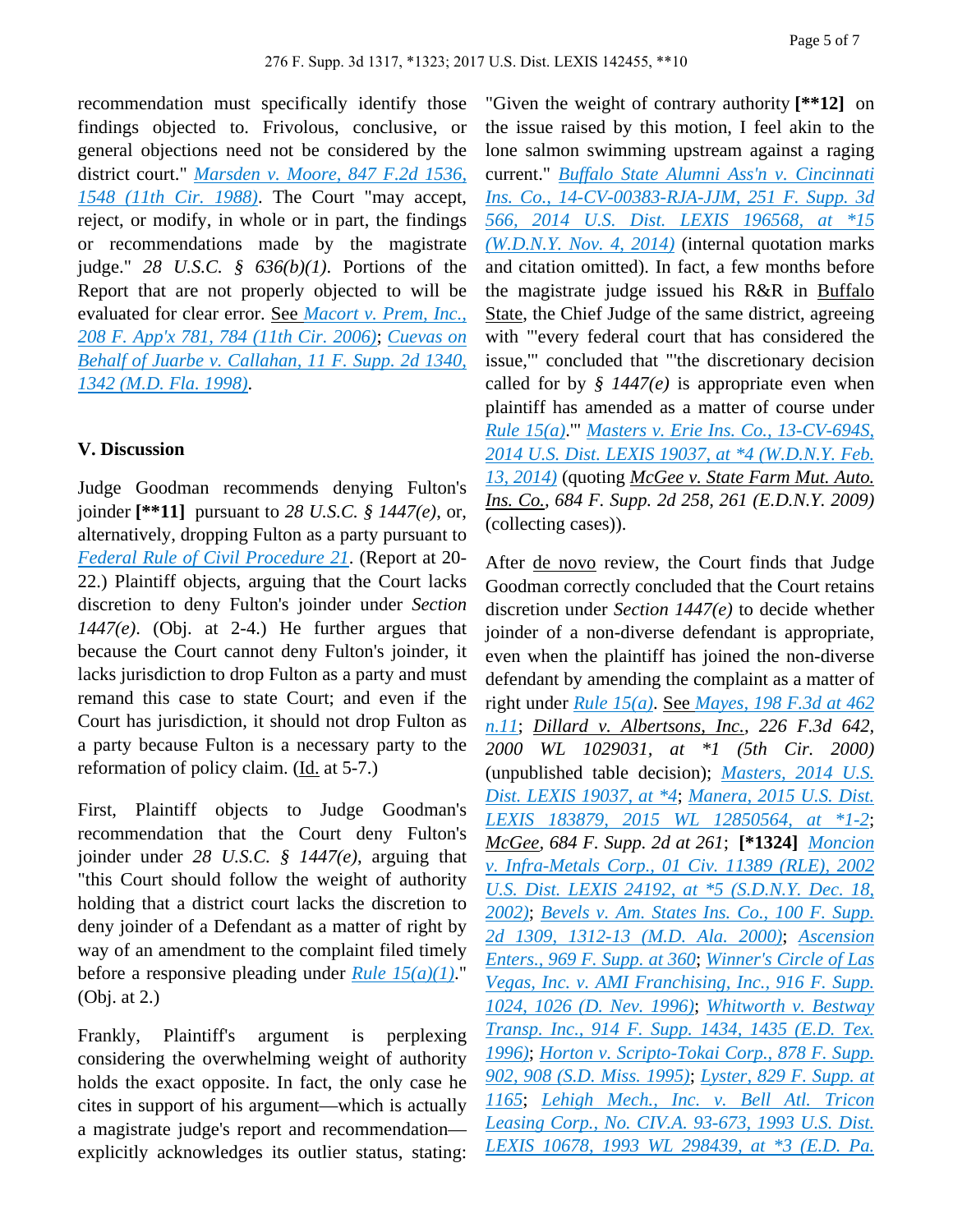*[Aug. 2, 1993\)](https://advance.lexis.com/api/document?collection=cases&id=urn:contentItem:3S4N-HYB0-001T-6086-00000-00&context=)*; cf., *[Schur v. L.A. Weight Loss Ctrs.,](https://advance.lexis.com/api/document?collection=cases&id=urn:contentItem:4X19-9700-TXFX-93D7-00000-00&context=)  [Inc., 577 F.3d 752, 762 \(7th Cir. 2009\)](https://advance.lexis.com/api/document?collection=cases&id=urn:contentItem:4X19-9700-TXFX-93D7-00000-00&context=)* (holding that a district judge may reconsider an earlier decision by a magistrate judge **[\*\*13]** allowing joinder of non-diverse parties, when the magistrate judge did not consider *Section 1447(e)*); *[Bailey v.](https://advance.lexis.com/api/document?collection=cases&id=urn:contentItem:4W1N-3C30-TXFX-B244-00000-00&context=)  [Bayer CropScience L.P., 563 F.3d 302, 307-08 \(8th](https://advance.lexis.com/api/document?collection=cases&id=urn:contentItem:4W1N-3C30-TXFX-B244-00000-00&context=)  [Cir. 2009\)](https://advance.lexis.com/api/document?collection=cases&id=urn:contentItem:4W1N-3C30-TXFX-B244-00000-00&context=)* (holding that a court may reconsider an earlier order allowing joinder, when the earlier decision did not consider *Section 1447(e)*); *[Pfeiffer](https://advance.lexis.com/api/document?collection=cases&id=urn:contentItem:3S4X-F370-008H-V2RH-00000-00&context=)  [v. Hartford Fire Ins. Co., 929 F.2d 1484, 1488](https://advance.lexis.com/api/document?collection=cases&id=urn:contentItem:3S4X-F370-008H-V2RH-00000-00&context=)  [\(10th Cir. 1991\)](https://advance.lexis.com/api/document?collection=cases&id=urn:contentItem:3S4X-F370-008H-V2RH-00000-00&context=)* (rejecting "assumption that a party may force remand of an action after its removal from state court by amending the complaint to destroy the federal court's jurisdiction over the action"); see also 6 Charles Alan Wright, et al., Federal Practice & Procedure § 1477 (2d ed. 1990). As the Fourth Circuit explained:

Reading *[Rule 15\(a\)](https://advance.lexis.com/api/document?collection=statutes-legislation&id=urn:contentItem:5GYC-1WP1-6N19-F103-00000-00&context=)* in connection with *[Fed. R.](https://advance.lexis.com/api/document?collection=statutes-legislation&id=urn:contentItem:5GYC-2101-FG36-137D-00000-00&context=)  [Civ. P. 19](https://advance.lexis.com/api/document?collection=statutes-legislation&id=urn:contentItem:5GYC-2101-FG36-137D-00000-00&context=)* and *[21](https://advance.lexis.com/api/document?collection=statutes-legislation&id=urn:contentItem:5GYC-2101-FG36-137J-00000-00&context=)*, and *28 U.S.C. § 1447(e)*, resolves any doubts over whether the district court has authority to pass upon any attempts even those for which the plaintiff needs no leave of court—to join a nondiverse defendant. See *28 U.S.C. § 1447(e)* ("the court may deny joinder, or permit joinder"); see also *[Fed. R.](https://advance.lexis.com/api/document?collection=statutes-legislation&id=urn:contentItem:5GYC-2101-FG36-137D-00000-00&context=)  [Civ. . 19\(a\)](https://advance.lexis.com/api/document?collection=statutes-legislation&id=urn:contentItem:5GYC-2101-FG36-137D-00000-00&context=)* ("A person who is subject to service of process and whose joinder will not deprive the court of jurisdiction over the subject matter of the action shall be joined as a party . . .") (emphasis added); *[Fed. R. Civ. P.](https://advance.lexis.com/api/document?collection=statutes-legislation&id=urn:contentItem:5GYC-2101-FG36-137J-00000-00&context=)  [21](https://advance.lexis.com/api/document?collection=statutes-legislation&id=urn:contentItem:5GYC-2101-FG36-137J-00000-00&context=)* ("Parties may be dropped or added by order of the court on motion of any party or of its own initiative at any stage of the action and on such terms as are just."). Thus, a district **[\*\*14]** court has the authority to reject a post-removal joinder that implicates *28 U.S.C. § 1447(e)*, even if the joinder was without leave of court.

*[Mayes, 198 F.3d at 462 n.11](https://advance.lexis.com/api/document?collection=cases&id=urn:contentItem:3Y1C-PGP0-0038-X3J8-00000-00&context=)* (citations omitted). Accordingly, the Court has discretion under *Section 1447(e)* to deny Fulton's joinder in this case, or, alternatively, to permit joinder and remand. See, e.g., id.

"In deciding whether to permit or deny joinder, the district court must balance the defendant's interests in maintaining the federal forum with the competing interests of not having parallel lawsuits." *[Small, 923 F. Supp. 2d at 1357](https://advance.lexis.com/api/document?collection=cases&id=urn:contentItem:57RS-CSK1-F04D-110S-00000-00&context=)* (citing *[Hensgens,](https://advance.lexis.com/api/document?collection=cases&id=urn:contentItem:3S4X-46V0-001B-K2V5-00000-00&context=)  [833 F. 2d at 1182](https://advance.lexis.com/api/document?collection=cases&id=urn:contentItem:3S4X-46V0-001B-K2V5-00000-00&context=)*). Judge Goodman balanced the relevant considerations and concluded that they weighed in favor of denying joinder. (Report at 9- 20.) Plaintiff did not specifically object to this conclusion, and the Court finds that it is not clearly erroneous.<sup>4</sup> Accordingly, the Court adopts Judge Goodman's recommendation to deny Fulton's joinder to this action under, and, consequently, to deny Plaintiff's Motion to Remand.

Having denied Fulton's joinder, Progressive's Motion to Drop Party and Motion to Realign Parties are moot.

#### **[\*1325] VI. Conclusion**

Accordingly, it is **ORDERED AND ADJUDGED** that:

**1**. The Omnibus Report and Recommendations Concerning Motions to Remand, Drop a Party, and to Realign Parties is **ADOPTED AND [\*\*15] SUPPLEMENTED** consistent with this Order:

**2**. Pursuant to *28 U.S.C. § 1447(e)*, the Court **DENIES** joinder of Fulton Company, Inc. to this action;

**3**. Fulton Company, Inc. is **TERMINATED** from this case;

**4**. Plaintiff's Motion to Remand (D.E. 15) is **DENIED**;

**5**. Progressive's Motion to Drop Party (D.E. 37) is **DENIED AS MOOT**;

**6**. Progressive's Motion to Realign Parties

<sup>&</sup>lt;sup>4</sup>In fact, even upon de novo review the Court would agree with Judge Goodman that the balance of interests weighs in favor of denying joinder.